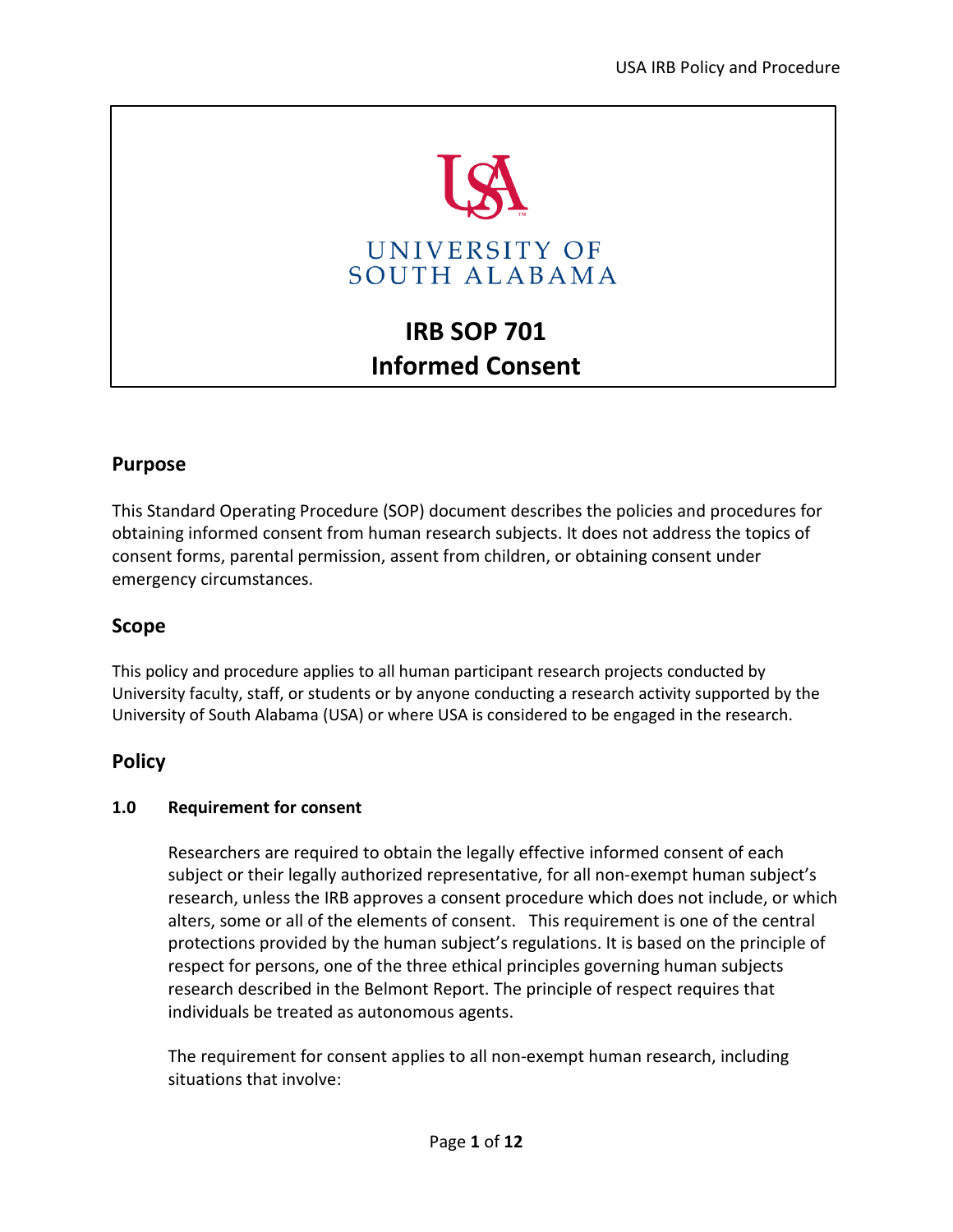- Direct intervention or interaction with subjects.
- Obtaining private identifiable data, specimens, or records from subjects (including medical records).

#### **2.0 A process, not a document**

Obtaining consent is an active ongoing process, not a signature on a document. The process involves an information exchange and on-going communication that takes place between the researcher and the prospective subject.

The process begins with the initial approach to the potential subject (e.g., through a flyer, brochure, discussion, or any advertisement) and continues until the subject decides to end his/her participation or the study ends.

2.1 Obtaining a signature on a consent form does not complete the consent process. For example, researchers are required to provide subjects with any new information that arises during the study that may affect the subject's decision about whether to continue participation. In addition, ensuring an adequate consent may require repeating or supplementing the initial consent procedure.

#### **3.0 Key features**

The consent process involves three key features:

- 3.1 Disclosing to potential subjects the information needed to make an informed decision about whether to participate;
- 3.2 Facilitating the understanding of what has been disclosed (for example, by providing ample opportunity to ask questions and by communicating with subjects in terms and language they can understand);
- 3.3 Promoting the voluntariness of the decision about whether to participate.

## **4.0 Waiver of consent requirements**

The IRB may waive the requirement to obtain consent, or it may approve a consent process that does not include, or that alters, some or all of the required elements of consent. Waivers of consent or of consent elements can be granted only under conditions specified in federal regulations.

- 4.1 IRB Waiver or Alteration of Informed Consent for Clinical Investigations Involving No more Than Minimal Risk
	- 4.1.1 The clinical investigation involves no more than minimal risk (as defined in [21 CFR 50.3\[k\]](https://www.accessdata.fda.gov/scripts/cdrh/cfdocs/cfcfr/CFRSearch.cfm?fr=50.3) an[d 102\[\(i\)\]\)](https://www.accessdata.fda.gov/scripts/cdrh/cfdocs/cfcfr/CFRSearch.cfm?fr=56.102) to the subjects;
	- 4.1.2 The waiver or alteration will not adversely affect the rights and welfare of the subjects;
	- 4.1.3 The clinical investigation could not practicably be carried out without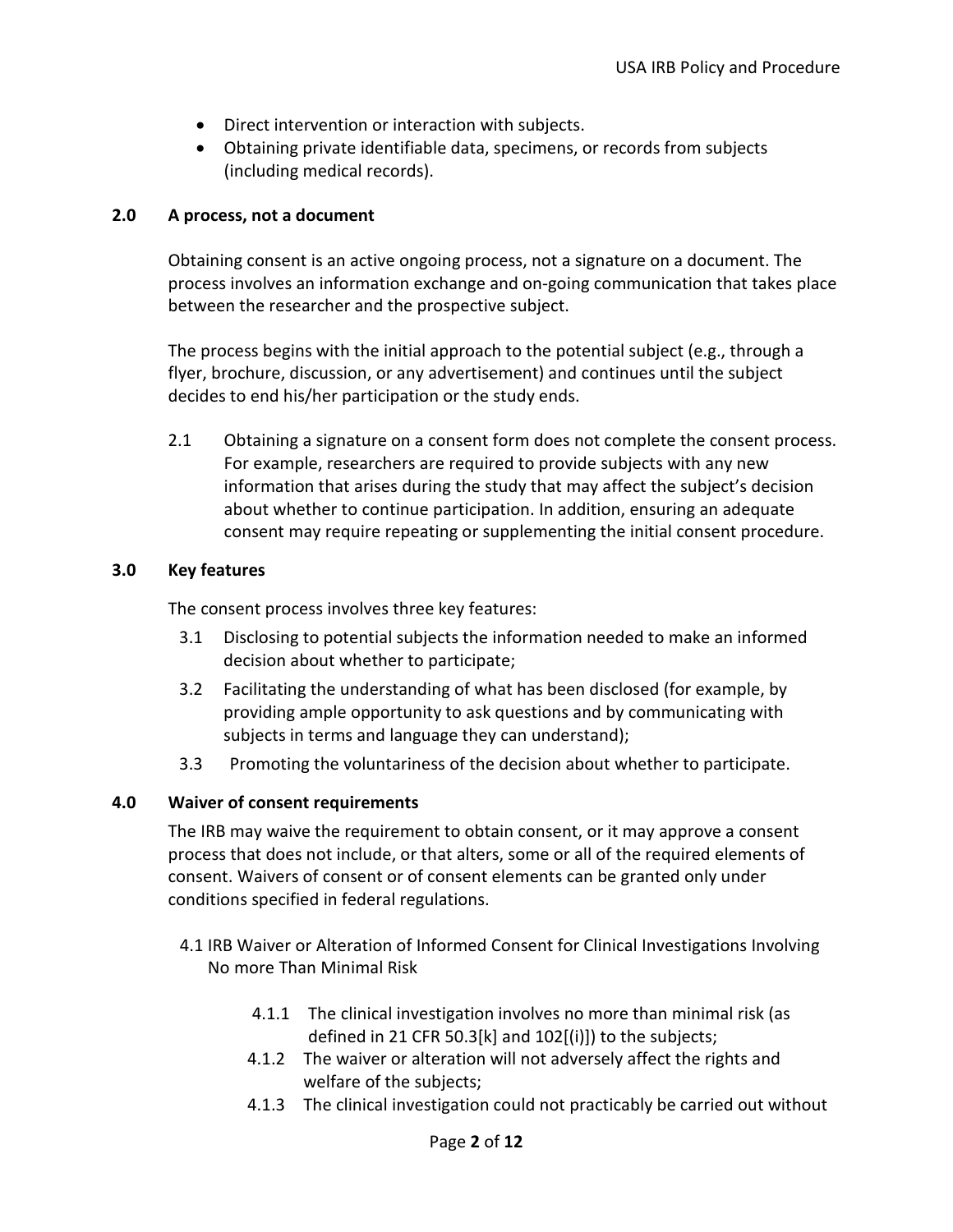the waiver or alteration; and

4.1.4 Whenever appropriate, the subjects will be provided with additional pertinent information after participation.

# **5.0 Exception from Consent Requirements for FDA-Regulated Products (i.e. Emergency Use)**

- 5.1 Obtaining informed consent may be waived if both the investigator and a physician who is not otherwise participating in the clinical investigation certify in writing all of the following:
	- 5.1.1 Participant is in a life-threatening situation necessitating use of test article
	- 5.1.2 Consent cannot be obtained because of an inability to communicate with, or obtain legally effective consent from, the participant
	- 5.1.3 Time is not sufficient to obtain consent from participant's legal representative
	- 5.1.4 There is available no alternative method of approved or generally recognized therapy that provides an equal or greater likelihood of saving the life of the participant.
- 5.2 If immediate use of the test article is required to save the life of the participant and time is not sufficient to obtain independent determination by another physician before using the test article, a determination by the investigator shall be made. This determination by the investigator is to be reviewed and evaluated by a physician who is not participating in the investigation within five (5) days after the use of article.
- 5.3 The documentation required for the exception under FDA regulations must be submitted by the investigator to the IRB within five (5) working days after the use of the test article.

# **6.0 Exempt research**

Though exempt research is not required to address the consent requirements of the federal human subjects' regulations, it should still be conducted in accord with the Belmont Principles (the foundational ethical principles governing human subjects research at the University of South Alabama).

5.1 Per the Belmont principle of *Respect for Persons***,** subjects should be given the opportunity to choose whether to participate in research. USA IRB generally expects investigators to obtain some type of consent from subjects for exempt research where the investigator will be collecting data through interaction (inperson or otherwise) with the subjects.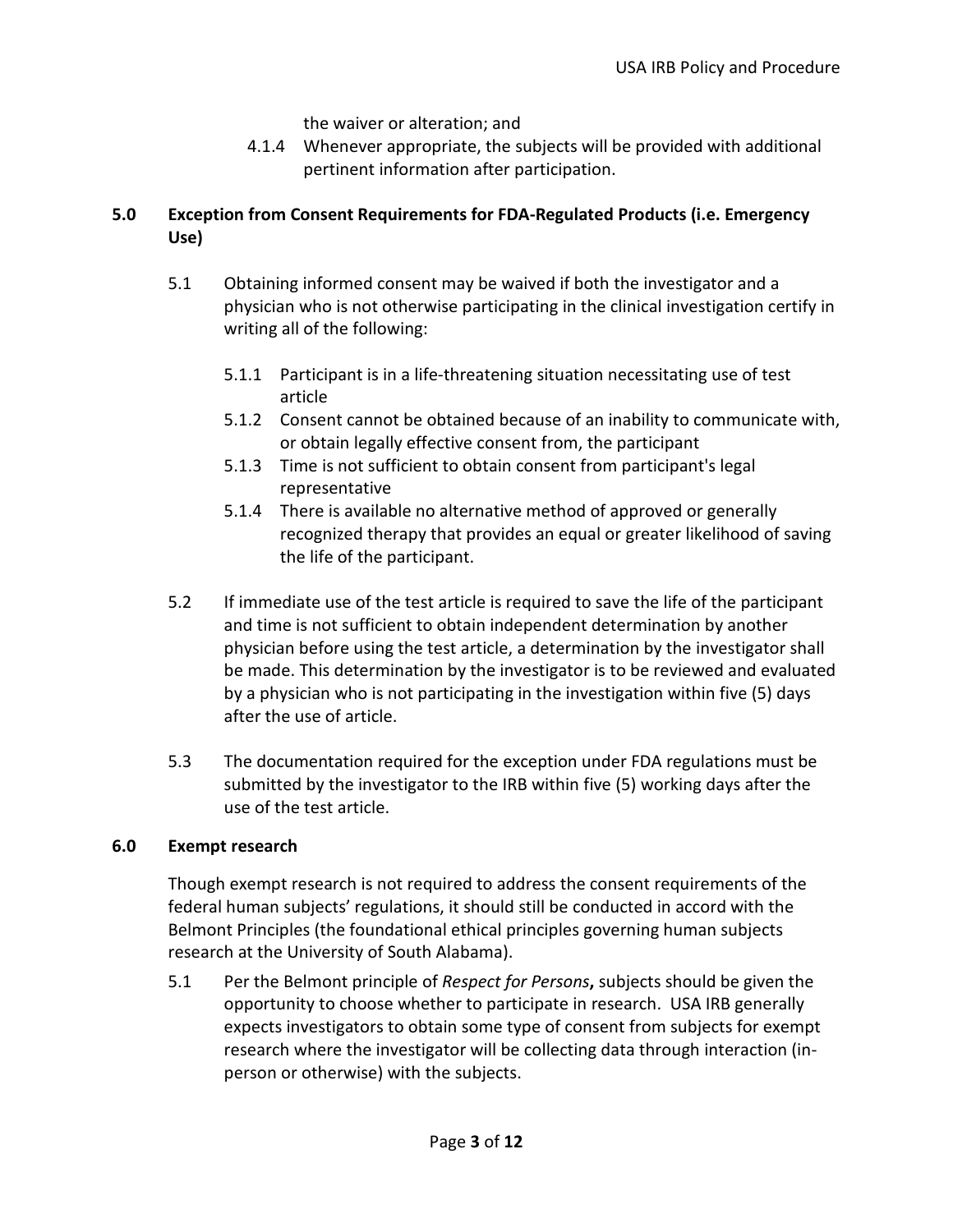#### **7.0 Who provides consent**

Consent must be obtained from the subject or the subject's legally authorized representative (LAR), unless waived by the IRB.

- 7.1 A LAR may provide consent when a subject is unable to do so. When a LAR provides consent, researchers may still be expected to obtain some type of assent from the subject, if possible.
- 7.2 When it is a minor, minor provides assent. Parent provides permission. Refer to *SOP 703 Informed Consent: Research Involving Children*.

#### **8.0 Consent requirements**

- 8.1 Legally effective informed consent
	- 8.1.1 Informed consent is legally effective when it is obtained and documented (unless waived) from the subject or the subject's legally authorized representative in a manner that is consistent with the applicable laws of the jurisdiction in which the research is conducted, with the U.S. Department of Health and Human Services (HHS) human subjects regulations (45 CFR 46) and with any other applicable regulations (such as the FDA regulations at 21 CFR 50 and 56).
	- 8.1.2 The specific requirements of the HHS regulations are described below in Sections 8.3 and 8.4.

#### 8.2 General requirements

- 8.2.1 The circumstances of the consent process
	- Provide the prospective subject or representative sufficient opportunity to consider whether or not to participate.
	- Minimize the possibility of coercion or undue influence.
- 8.2.2 The process and documents must be in a language understandable to the subjects or their representatives.
- 8.2.3 There is no exculpatory language through which the subjects are made to (1) waive or appear to waive any legal rights or (2) release or appear to release the investigator, the sponsor, the USA, or its agents from liability for negligence.
- 8.2.4 Information is provided throughout the study, as appropriate to the subject or the research. For example, new information about the study risks should be provided.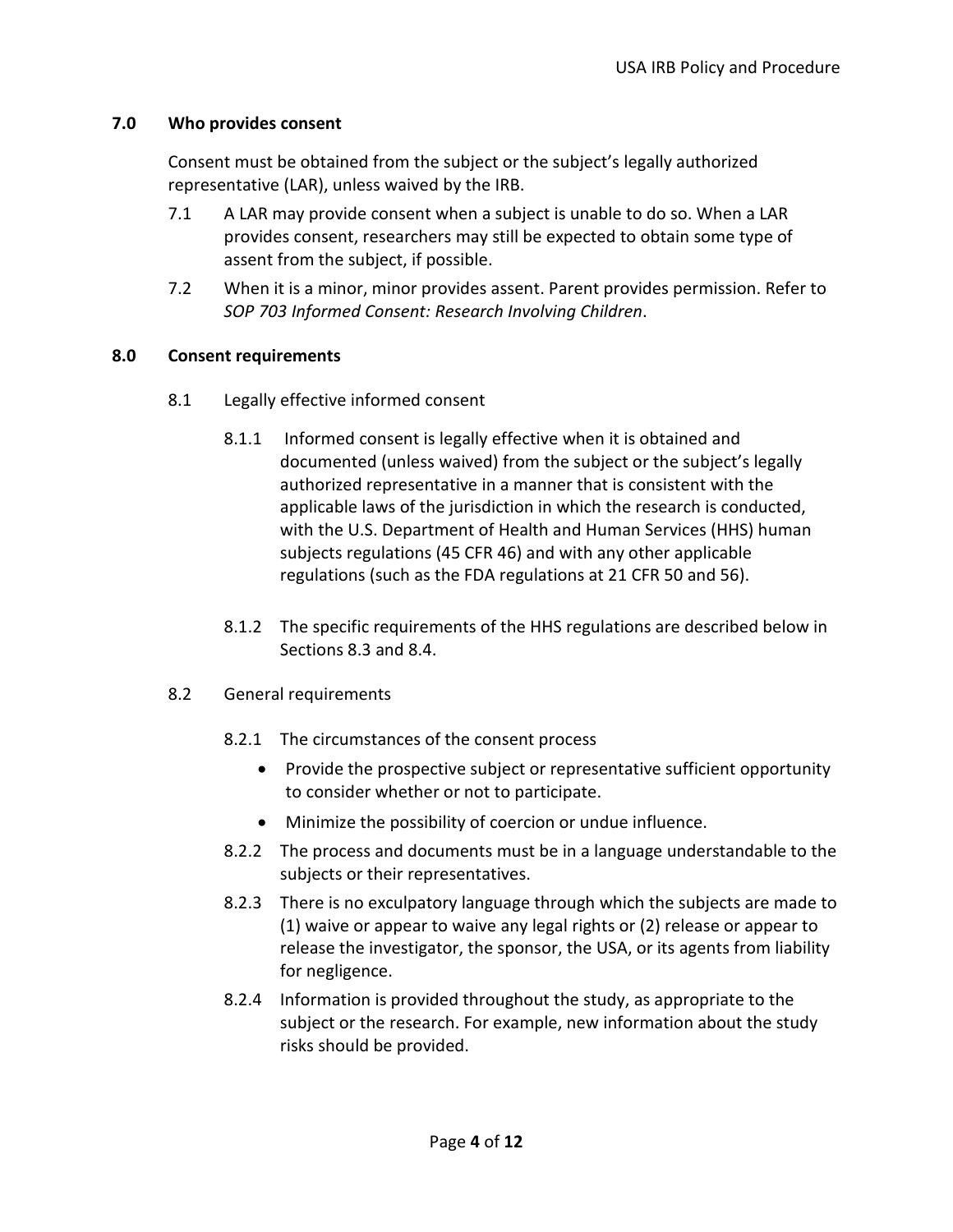#### 8.3 Basic elements of informed consent

In seeking informed consent, the following information must be provided to each prospective subject, unless the element is not applicable or an IRB approves a waiver or alteration of the element. *\*Starred elements can be omitted if they are not applicable. If an element is not applicable, a waiver of the element is neither necessary nor appropriate. For example, if there are no appropriate alternative procedures or treatments, the consent process need not say anything about alternatives to the research.* 

The requirements below are from federal regulations. However, regulations do not require the use of this exact language as long as the meaning of any alternative wording is the same as the meaning of the regulatory wording. For example, the word "study" or "experiment" could be used in place of the word "research".

8.3.1 A brief and concise summary of key points about the study on the first page of the consent form

- 8.3.2 A statement that the study involves research
- 8.3.3 An explanation of the purposes of the research.
- 8.3.4 An explanation of the expected duration of the subject's participation.
- 8.3.5 A description of the procedures to be followed.
- 8.3.6 Identification of any procedures which are experimental.\*
- 8.3.7 A description of any reasonably foreseeable risks or discomforts to the subject.\*
- 8.3.8 A description of any benefits to the subject or to others which may reasonably be expected from the research.\*
- 8.3.9 A disclosure of appropriate alternative procedures or courses of treatment, **if any**, that might be advantageous to the subject.\*
- 8.3.10 A statement describing the extent, **if any**, to which confidentiality of records identifying the subject will be maintained.\*
- 8.3.11 **For research involving more than minimal risk**, an explanation as to whether any compensation is available if injury occurs and, if so, what it consists of, or where further information may be obtained. \*[Note that the regulations do not limit "injury" to physical injury; this is a common misconception.]
- 8.3.12 **For research involving more than minimal risk**, an explanation as to whether any medical treatments are available if injury occurs and, if so what they consist of, or where further information may be obtained.\*
- 8.3.13 An explanation of whom to contact in the case of a research-related injury to the subject. [Note that the regulations do not limit "injury" to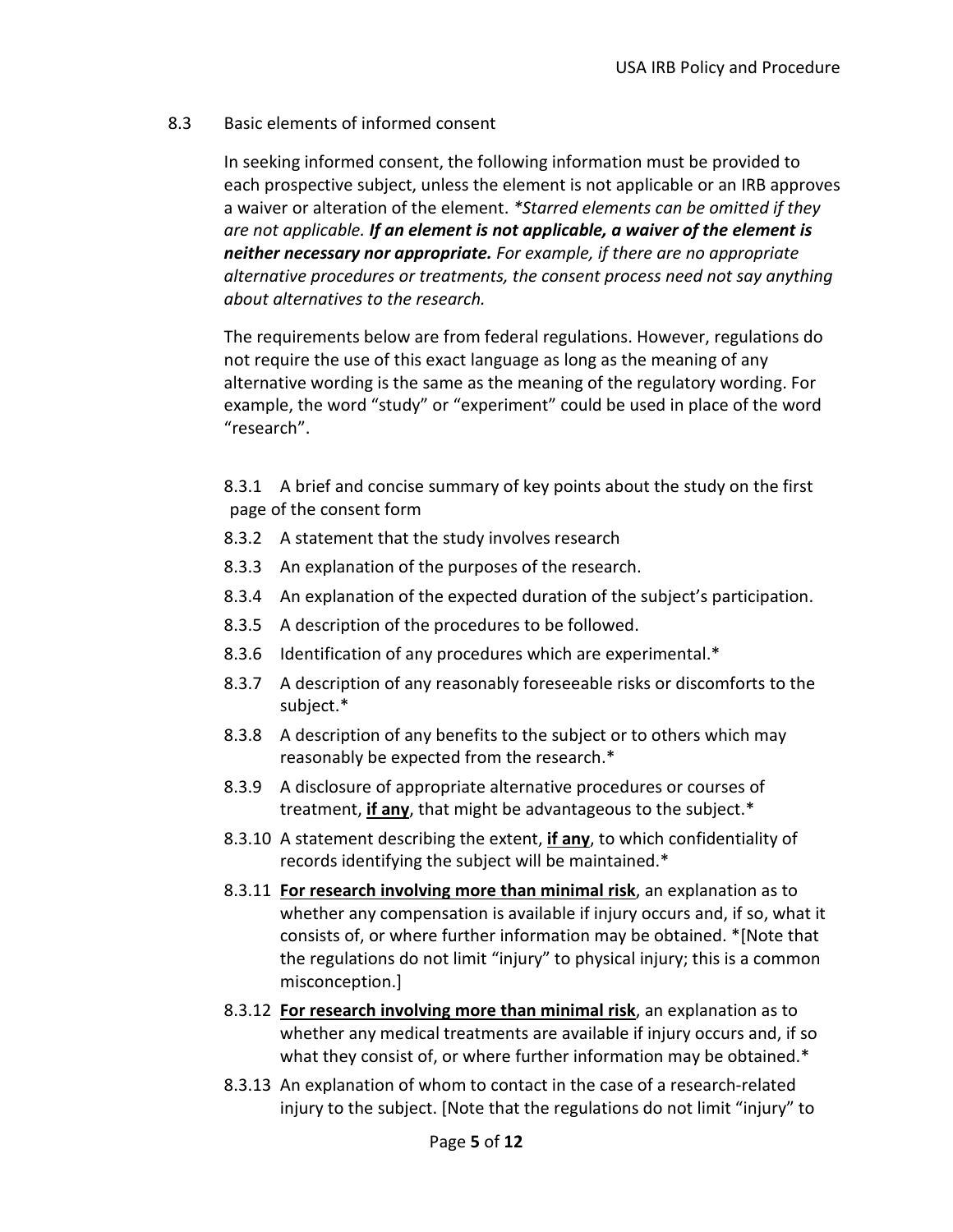physical injury; this is a common misconception.]

- 8.3.14 An explanation of how to contact the research team for questions, concerns, or complaints about the research.
- 8.3.15 An explanation of how to contact someone independent of the research team for questions, concerns or complaints about the research, questions about the subject's right to obtain information, or to offer input.
- 8.3.16 A statement that participation is voluntary.
- 8.3.17 A statement that refusal to participate will involve no penalty or loss of benefits to which the subject is otherwise entitled.
- 8.3.18 A statement that the subject may discontinue participation at any time without penalty or loss of benefits to which the subject is otherwise entitled.
- 8.4 Additional elements of informed consent

**When appropriate**, one or more of the following elements of information should also be provided to each prospective subject. *If an element is not appropriate, a waiver of the element is neither required nor appropriate.* 

- 8.4.1 A statement that the particular treatment or procedure may involve risks to the subject which are currently unforeseeable.
- 8.4.2 A statement that if the subject is or becomes pregnant, the particular treatment or procedure may involve risks to the embryo or fetus which are currently unforeseeable.
- 8.4.3 Anticipated circumstances under which the subject's participation may be terminated by the researcher without regard to the subject's consent.
- 8.4.4 Any additional costs to the subject that may result from participation in the research.
- 8.4.5 The consequences of a subject's decision to withdraw from the research.
- 8.4.6 A statement that significant new findings developed during the course of the research which may relate to the subject's willingness to continue participation, will be provided to the subject.
- 8.4.7 The approximate number of subjects involved in the study.
- 8.4.8 The amount and schedule of all payments to subjects.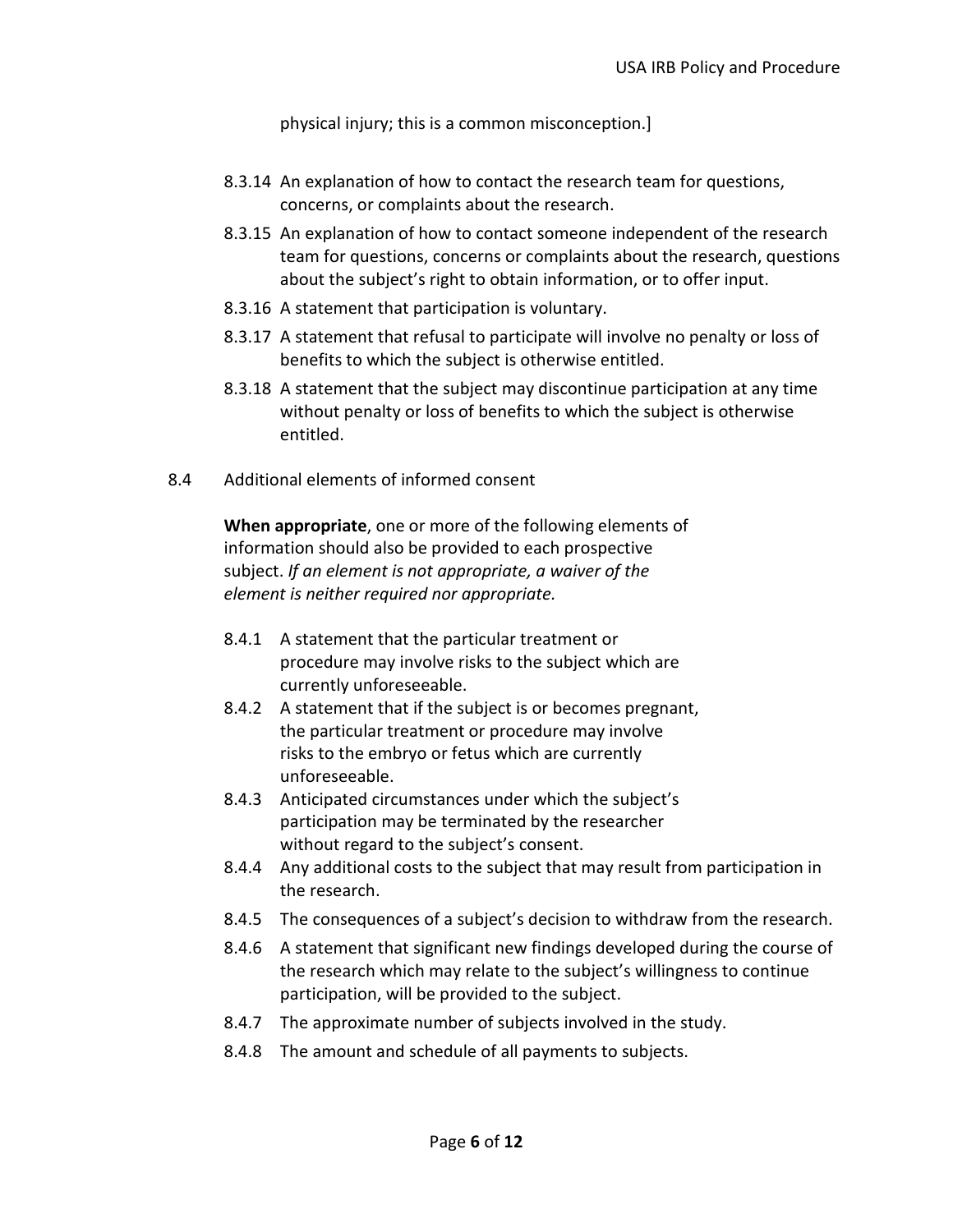## **8.5 Requirements of the Food and Drug Administration**

There are additional requirements for research that is subject to the FDA regulations:

- 7.5.1 Study withdrawal or termination The subjects should be informed that if they decide to stop being in the study, or are removed from the study, or the study is stopped, the data collected about them up to that point will remain part of the study and may not be removed from the study database.
- 7.5.2 FDA access to study records. Subjects should be explicitly informed that the FDA may have access to the study data and records. This may be worded as "The Food and Drug Administration may inspect the records."
- 7.5.3 Public information about the study. The FDA requires that the following statement be provided to subjects in most clinical trials as an element of the consent process, without alteration:

"A description of this clinical trial will be available on [http://www.ClinicalTrials.gov,](http://www.clinicaltrials.gov/) as required by U.S. Law. This website will not include information that can identify you. At most, the website will include a summary of the results. You can search this website at any time."

## **8.6 Requirements of other agencies**

There may be additional requirements associated with specific federal and state agencies and regulations. For example, there may be state reporting requirements (e.g., child abuse, elder abuse, domestic violence) that are relevant to the research and should be explained to the subjects.

## **8.7 Other requirements**

When planning to conduct research outside of the University of South Alabama, researchers are responsible for being aware of, and complying with, any consent requirements of other states or countries.

## **8.8 USA IRB requirements**

When applicable, the appropriate USA IRB boilerplate information should be included:

- 8.8.1 Financial conflict of interest
- 8.8.2 A federal Certificate of Confidentiality
- 8.8.3 Genetic Information Nondiscrimination Act (GINA)
- 8.8.4 Research Related Injury
- 8.8.5 Storage of Biological Materials
- 8.8.6 Drawing as Incentive
- 8.8.7 Medical Bill of Rights
- 8.8.8 HIPAA language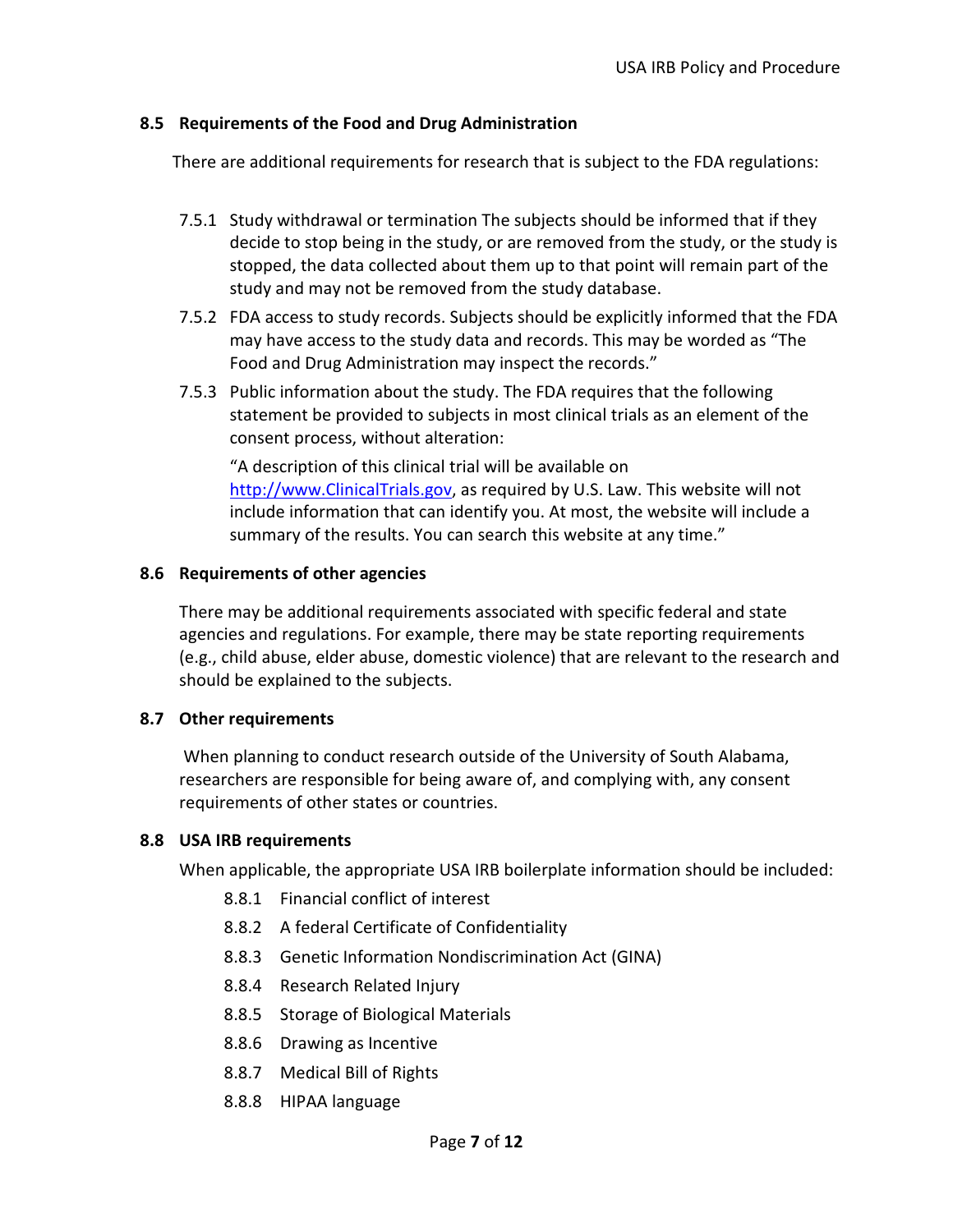- 8.8.9 Reportable Income
- 8.8.10 Deception Debriefing

#### **8.9 Deception and concealment**

8.9.1 The use of deception or concealment in research is not prohibited by federal regulations or by the USA IRB.

**Deception** means deliberately misleading subjects about some aspect of the research. **Concealment** means deliberately withholding certain information. Examples include:

- Withholding specific information about the true purpose of a study (concealment).
- Misinforming subjects about the purpose of a study (deception).
- Fake or rigged instruments or procedures (deception).
- Misleading play-acting by investigators, research staff, or others (deception).
- The omission of minor facts is not equivalent to deception.
- 8.9.2 Withholding or misinforming subjects about the true purpose of a study may be important to reduce biased responses that subjects may feel will reflect poorly on them. Research findings suggest that such deception is not harmful to subjects.
- 8.9.3 Use of deception or concealment usually requires a waiver of one or more of the requirement elements of consent – for example, the requirement to explain the purpose of the research.
- 8.9.4 The IRB will generally expect researchers to include a de-briefing procedure by which subjects are later informed about the withheld or misleading information.

# **Procedures**

#### 1.0 **IRB Review and Approval**

- 1.1 What is reviewed
	- 1.1.1 The consent process, the consent form, and any other materials that are part of the consent process must be reviewed and approved by the IRB, in connection with the IRB application for the research.
	- 1.1.2 Advertising, announcements, social media postings, and other recruiting processes and materials are generally considered to be part of the consent process.
	- 1.1.3 Changes to approved consent and recruiting processes and materials must also be reviewed and approved by the IRB, as modifications.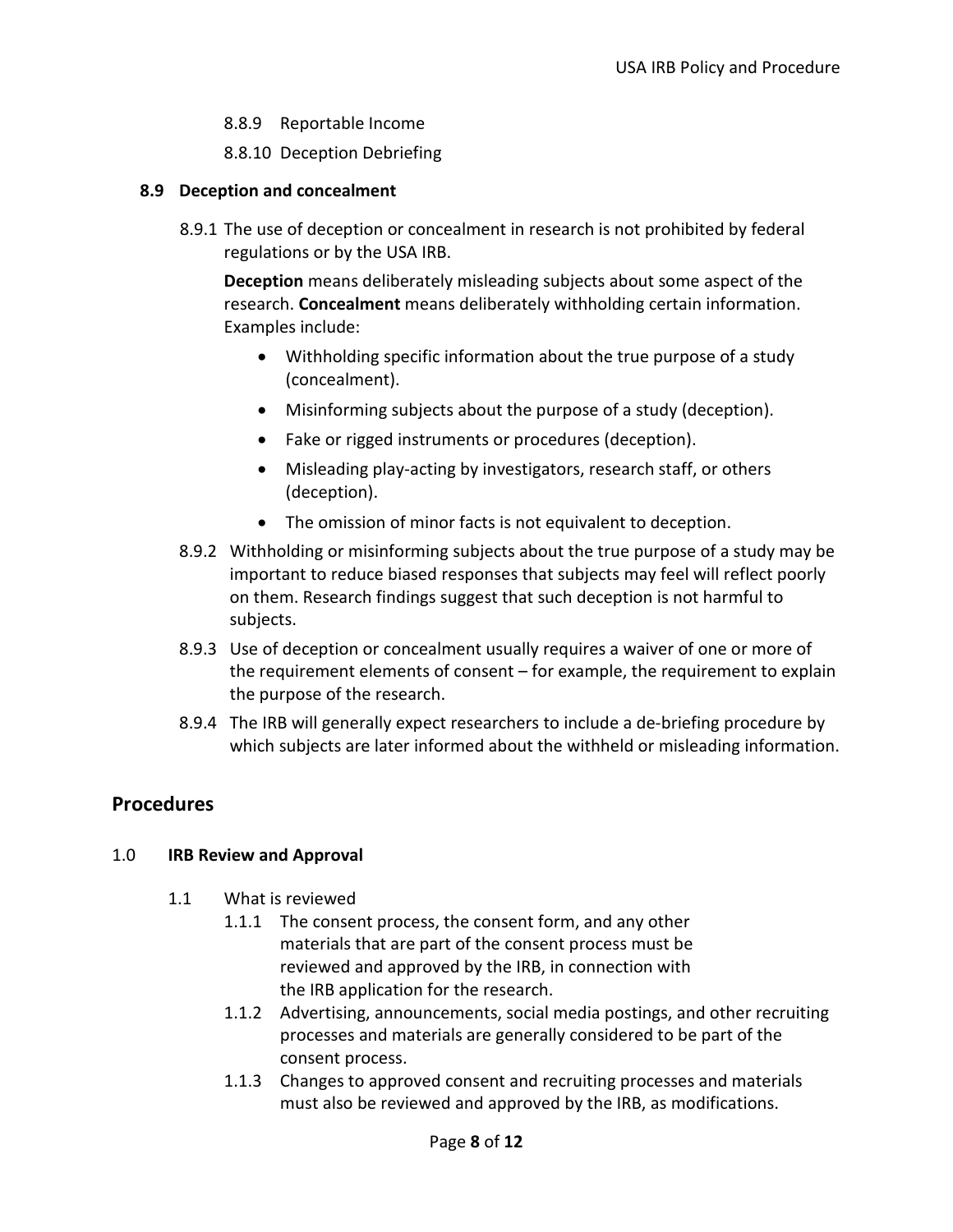#### 1.2 Timing of the IRB review

IRB review and approval must be obtained prior to implementation of the recruiting and consent process and materials (or the changes to them). The consent process and documents are re-reviewed as part of the process of continuing review ("Status Report") to ensure that they still meet the criteria for IRB approval and do not require revision (because, for example, significant new information is available about the study risks).

#### 1.3 Criteria for IRB approval

The IRB approves the consent process when the IRB determines that the consent requirements described above in Section 3 have been met. The IRB pays particular attention to the following issues and context:

- 1.3.1 Risk and potential benefit information: Is it accurate, fair, and balanced?
- 1.3.2 Other information: Does the information provide the potential subject with a sufficient and accurate picture of what participation involves?
- 1.3.3 Participation incentives (monetary and non-monetary): Are they age and culture-appropriate? Are they likely to create an undue influence on a potential subject's decision about whether to participate in the research?
- 1.3.4 Undue influence or coercion: Do the circumstances of the consent process create the likelihood of undue influence or coercion about the decision to participate?
- 1.3.5 Time: Is there ample time and opportunity to consider the information and ask questions?
- 1.3.6 Comprehension: Are potential subjects likely to comprehend the information in the proposed circumstances and format?
- 1.3.7 Local context: Is the proposed consenting process and documentation appropriate for the subject population and culture?

## 1.4 Waivers of consent requirements

The IRB may grant a waiver or alteration of the regulatory requirements for: (1) obtaining consent or (2) specific consent elements.

#### 1.4.1 Criteria for waiver of consent

The IRB uses the CHECKLIST to ensure that the appropriate criteria for granting a waiver are met and to document its determination.

1.4.1.1 Emergency medicine research that does not qualify for a waiver of consent because it involves more than minimal risk to the subjects may nonetheless qualify for a waiver of consent.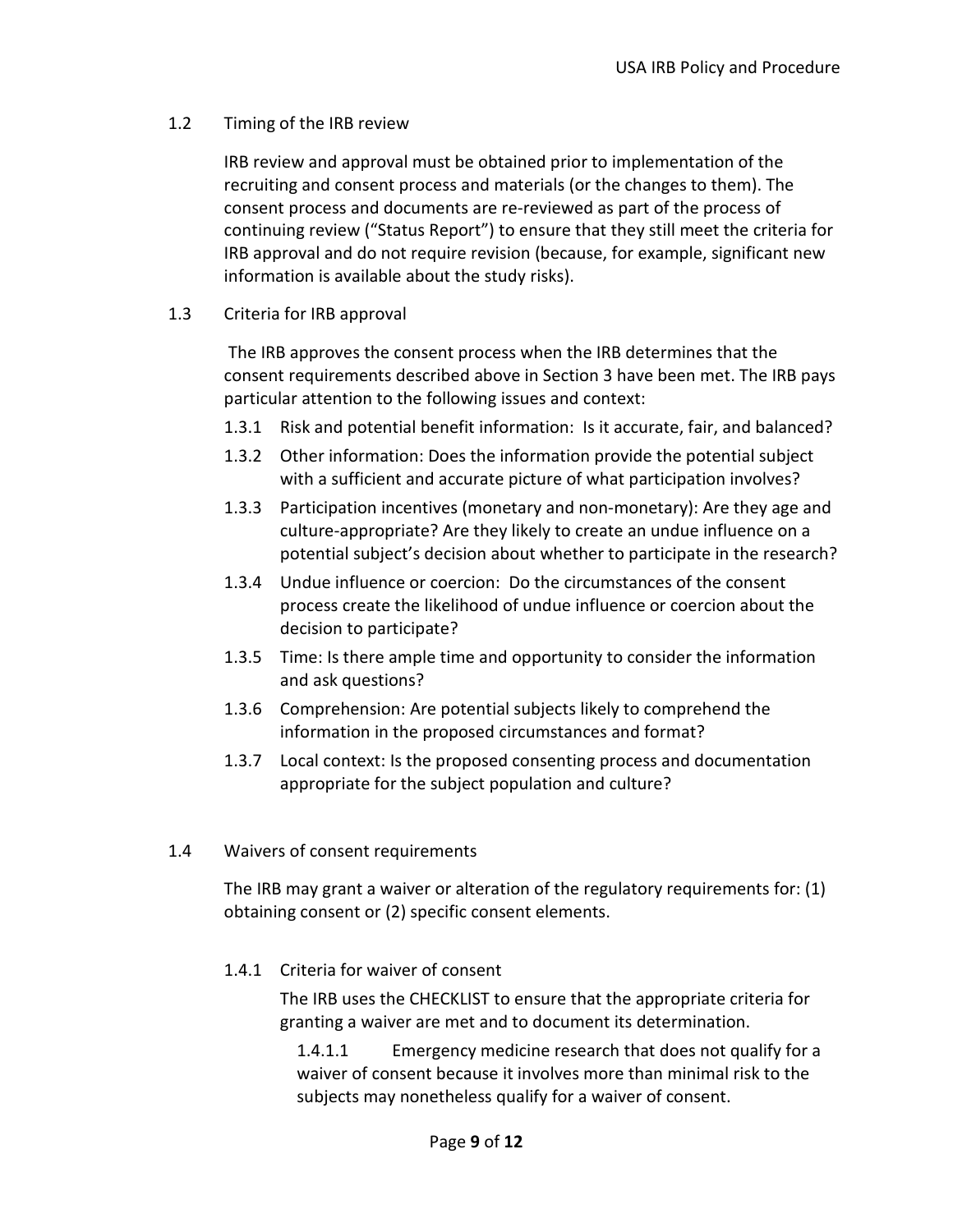1.4.2 Criteria for waiving or altering specific elements of consent

The **Request for Waiver of Consent**, located in IRBNet, describes the criteria for granting a waiver of specific elements of consent. The IRB uses the form to ensure that the appropriate criteria for granting a waiver or alteration are met and to document its determination.

1.4.3 The FDA allows a waiver of consent/consent elements based on the minimal risk criteria but does not allow a waiver/alteration of elements of consent for public service and demonstration projects (i.e., the criteria described at 45 CFR 46.116(c)).

#### **2.0 Obtaining Consent**

- 2.1 Researchers are responsible for ensuring that:
	- 2.1.1 Informed consent is obtained by the IRB-approved process, prior to initiating any research activities, including screening procedures.
	- 2.1.2 All individuals who will obtain consent are qualified and appropriately trained to explain the research and to answer questions.
	- 2.1.3 Obtaining IRB approval for any revisions to the consent process, before implementation.
- 2.2 Non-English-speaking subjects

Federal regulations require that the consent process occur in a language understandable to the subjects.

- 2.2.1 Requiring subjects to be English speakers. Such a requirement is not in and of itself:
	- Forbidden by federal regulations;
	- Incompatible with the "equitable selection of subjects" criterion for IRB approval (because equitable selection has to do with fair distribution of the research benefits and burdens/risks); or
	- Inconsistent with the Belmont Report ethical principle of *Justice*.
- 2.2.2 Researchers (and the IRB) should consider how likely it is that they will encounter subjects who do not speak English and how they will obtain consent from those individuals. They should consider the impact of excluding non-English speakers on the scientific validity and generalizability of the research.
- 2.2.3 The consent presentation and discussion must occur in a language that is understandable to the subjects. This may require the researcher to provide translated documents and an interpreter who is qualified to adequately obtain consent and answer questions in a consistent and reliable manner.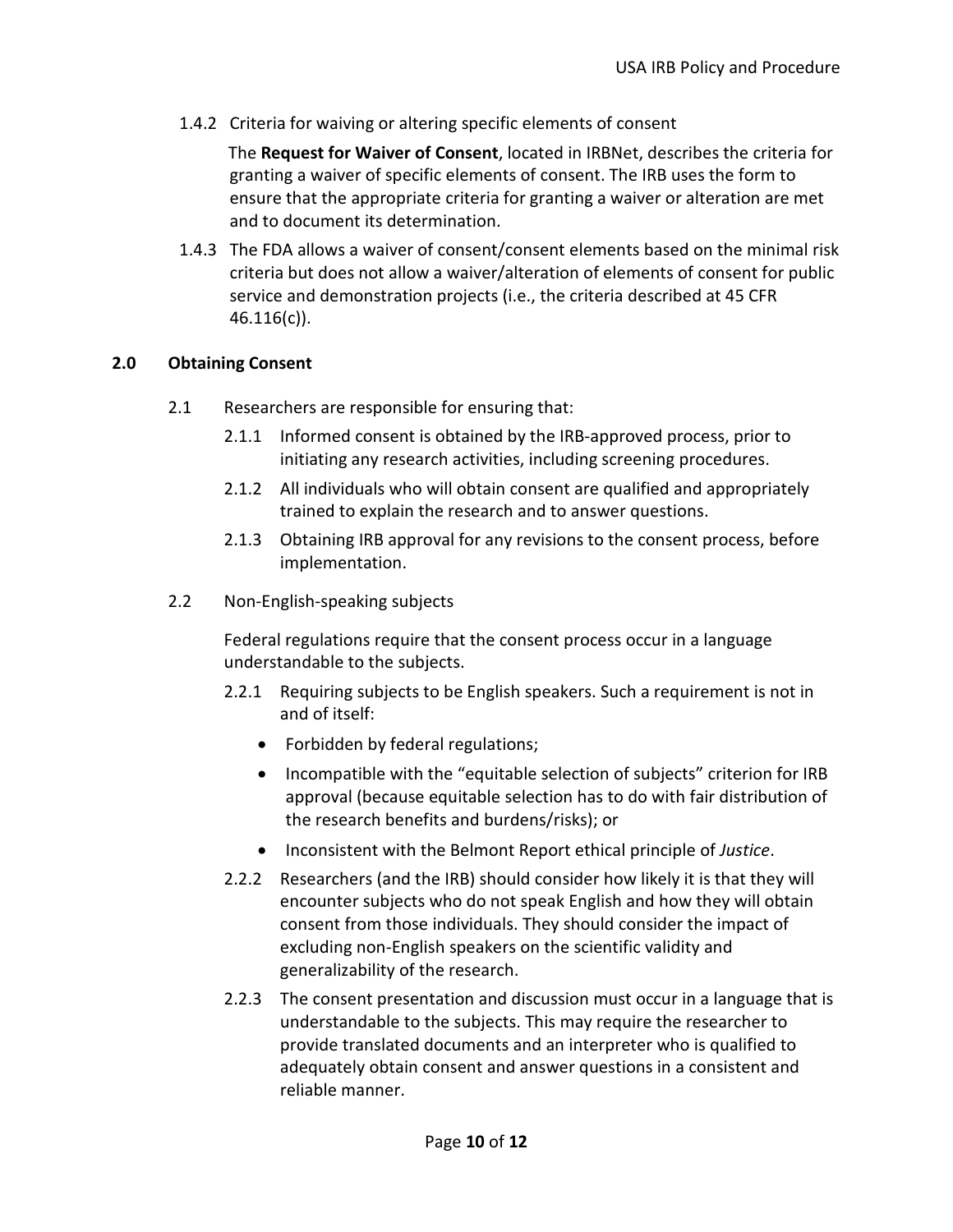- 2.2.4 The IRB application should describe who will serve as interpreter, and the nature of the qualifications. See the *SOP 705: Translation and Interpretation.*
- 2.2.5 In addition to providing in-person interactions and written documents in the language of the subjects, researchers may consider additional methods of communication as well – such as showing a video of someone speaking about the research in the subject's language.
- 2.2.6 If appropriate, researchers should have an ongoing arrangement for an interpreter, to convey the subject's questions and concerns throughout the study. For example, a study involving an investigational drug may need to have an interpreter on call, should a subject have an urgent question or problem related to the drug.
- 2.2.7 The IRB has the authority to require revisions or additions to the consent process to ensure that non-English speaking subjects are adequately informed and are providing truly voluntary consent.
- 2.2.8 See the *SOP 702: Consent Documentation* for information about obtaining documentation of consent from non-English-speaking subjects.
- 2.3 Illiterate subjects

Researchers sometimes rely on the consent form to communicate specific information about the research before initiating the consent discussion. This is not possible for illiterate and functionally illiterate subjects.

- 2.3.1 The IRB expects researchers to consider the literacy level and distribution in the study population and to make appropriate accommodations to the consent process so that all consent requirements are addressed.
- 2.3.2 See the *SOP 702: Consent Documentation* for information about obtaining documentation of consent from illiterate subjects.
- 2.4 Re-consenting
	- 2.4.1 Re-consenting is required when a child who was enrolled in the research with parental or guardian permission subsequently reaches the legal age of consent. Per federal regulatory guidance, this is required if the research still meets the definition of non-exempt human subjects research, even if there are no longer any interactions or interventions with the subjects.
		- 2.4.1.1 The IRB may waive the regulatory requirement for consent in these circumstances, applying the standard criteria for approving such waivers.
	- 2.4.2 Re-consenting may be appropriate, even if not required by consent regulations, when:
		- 2.4.2.1 Significant new findings or information has been obtained during the course of the research that may relate to the subjects' willingness to